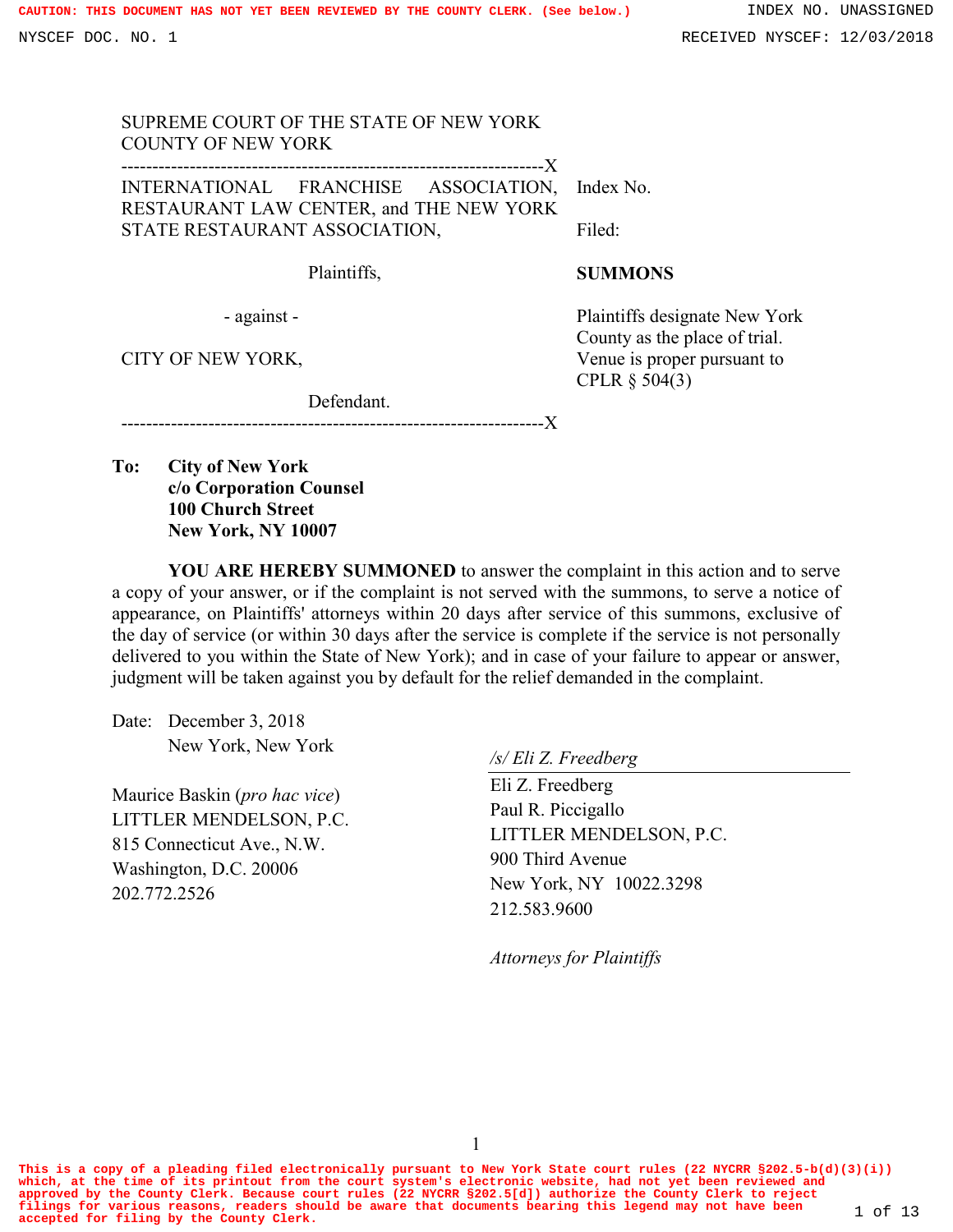## SUPREME COURT OF THE STATE OF NEW YORK COUNTY OF NEW YORK --------------------------------------------------------------------X INTERNATIONAL FRANCHISE ASSOCIATION, RESTAURANT LAW CENTER, and THE NEW YORK Index No. STATE RESTAURANT ASSOCIATION,

Plaintiffs,

### **COMPLAINT**

- against -

CITY OF NEW YORK,

 Defendant. --------------------------------------------------------------------X

Plaintiffs International Franchise Association, Restaurant Law Center, and the New York State Restaurant Association (collectively, "Plaintiffs"), by their attorneys, Littler Mendelson, P.C., for their Complaint against Defendant City of New York, state and allege as follows:

### **PRELIMINARY STATEMENT**

1. Plaintiffs bring this action under CPLR §§ 3001 and 3017(b), seeking a declaratory judgment that New York City's recently enacted Fair Workweek Law, NYC Admin. Code Title 20 Chapter 12 (the "FWWL"), enforced by the New York City Department of Consumer Affairs ("DCA"), is preempted by New York State law and therefore violates the State Constitution and the Municipal Home Rule Law. Under the guise of guaranteeing "predictive" scheduling for restaurant employees, the FWWL has caused great harm to Plaintiffs' member employers in New York City's fast food industry, causing them to incur enormous penalties and significant administrative costs, and interfering with their ability to schedule employees so as to best serve the constantly shifting needs of consumers.

2. The FWWL further restricts Plaintiffs' members' ability to hire new staff to meet emergent business needs, by requiring fast food employers to offer new shifts first to existing workers, regardless of their qualifications. The new law also arbitrarily requires fast food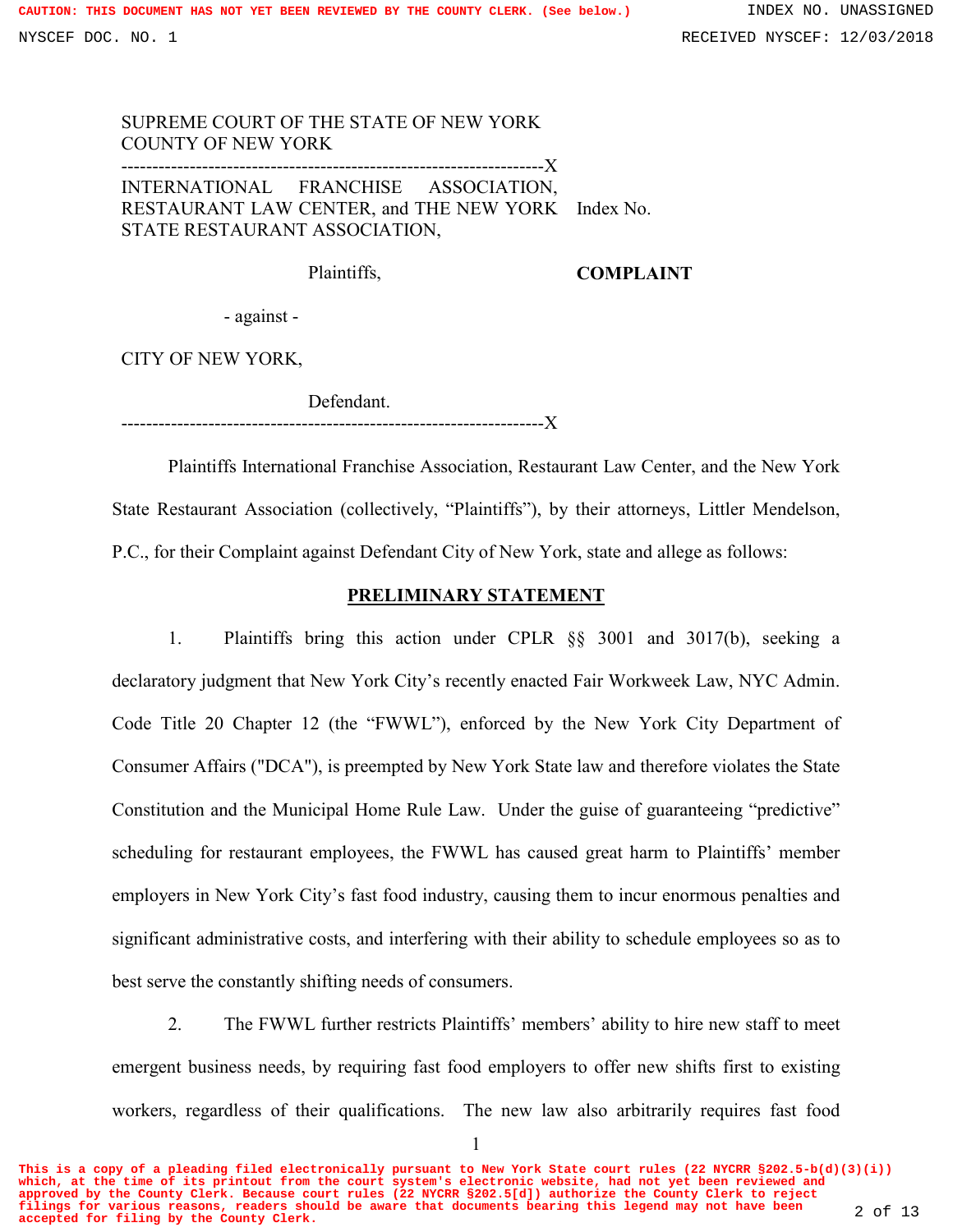employers to pay penalties to employees whose schedules deviate by fractions of an hour, even when those employees have consented to work the modified schedules. In addition, the FWWL compels employers to pay premiums above the minimum wages established by State wage orders.

3. Since enforcement of the FWWL began in November 2017, Plaintiffs' members have incurred hundreds of thousands of dollars in modified scheduling "premiums," and have operated under the constant threat of City audits and penalties. The FWWL has further discriminated from its inception against the franchise industry, one of the largest providers of business opportunities for small business entrepreneurs in the State, and nationwide.

4. None of the harms caused by the FWWL should be permitted to continue, because State law governing workplace schedules of private businesses, including fast food restaurants, has preempted the field of workplace scheduling regulation and minimum employee compensation. Based upon clear precedent, because the State of New York has occupied the field of workplace scheduling regulation, as well as minimum wage regulation, New York City lacked any authority to enact the FWWL and the regulations promulgated thereunder, and has no right to enforce the unlawful provisions enacted. *See Wholesale Laundry Bd. of Trade v. City of New York*, 17 A.D.2d 327(1st Dep't 1962), *aff'd*, 12 N.Y.2d 998 (1963), and numerous subsequent cases to the same effect.

5. To protect Plaintiffs' members from suffering additional harm from New York City's unlawful FWWL, Plaintiffs seek a declaration that Title 20, Chapter 12 of the New York City Administrative Code is invalid, null and void.

### **THE PARTIES**

6. Plaintiff International Franchise Association ("IFA") is a membership organization of franchisors, franchisees, and suppliers. Founded in 1960, the IFA is the world's

**This is a copy of a pleading filed electronically pursuant to New York State court rules (22 NYCRR §202.5-b(d)(3)(i)) which, at the time of its printout from the court system's electronic website, had not yet been reviewed and approved by the County Clerk. Because court rules (22 NYCRR §202.5[d]) authorize the County Clerk to reject filings for various reasons, readers should be aware that documents bearing this legend may not have been accepted for filing by the County Clerk.** 3 of 13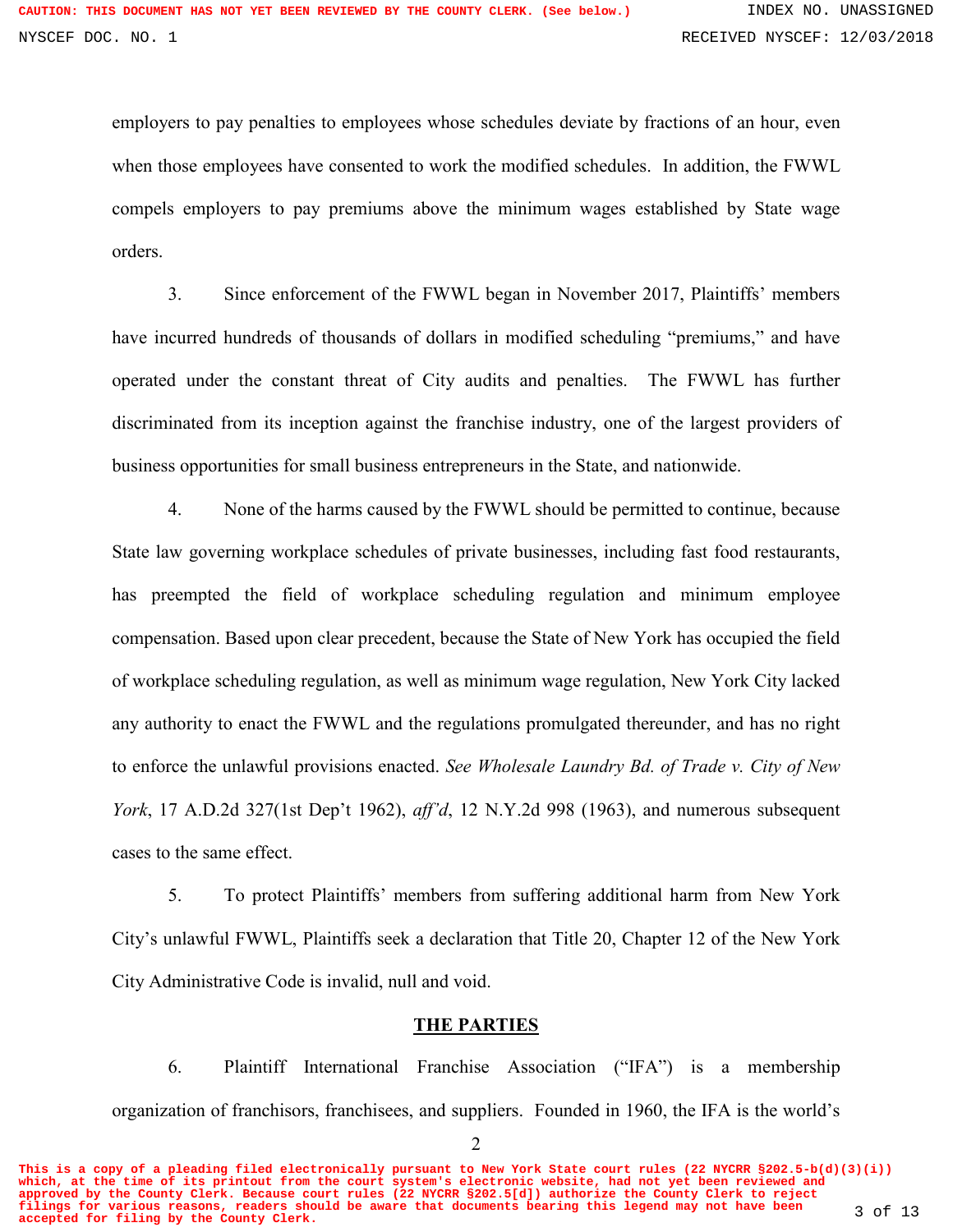oldest and largest organization representing the use of the franchise business model. The IFA has more than 15,810 members, including more than 1,350 franchisor companies and more than 12,000 franchisees nationwide, including in the State and City of New York. Many IFA members are "fast food employers" operating restaurants within New York City, with more than 30 establishments nationally, who are therefore subject to the FWWL. The IFA is incorporated under the laws of the State of Illinois.

7. Plaintiff Restaurant Law Center ("RLC") was created with the purpose of providing the restaurant and foodservice industry's perspective on legal issues significantly impacting it. RLC represents the National Restaurant Association, the largest foodservice trade association in the world, many of whose members operate fast food restaurants in New York City, with more than 30 establishments nationally, and who are therefore subject to the FWWL. The restaurant industry is a very labor-intensive industry, and compliance with the FWWL requires the significant expenditure of time, money, and other resources beyond what is required by State law. The RLC has an interest in proper enforcement of the laws already in the books. The FWWL threatens to disrupt and impair the ability of restauranteurs to modify their employees' schedules in accordance with State law.

8. Plaintiff New York State Restaurant Association ("NYSRA") is a not-for-profit employer association which represents food service establishments throughout New York State. Founded in 1935, NYSRA is the oldest and most comprehensive professional organization for restaurant management in New York. It provides a forum for restaurants to exchange ideas and information, participate in creative problem-solving, and receive education. The NYSRA has over 10,000 members representing nearly every type of dining establishment in New York State and about 1,000 of its members are located in New York City. Many of those NYSRA members

**This is a copy of a pleading filed electronically pursuant to New York State court rules (22 NYCRR §202.5-b(d)(3)(i)) which, at the time of its printout from the court system's electronic website, had not yet been reviewed and approved by the County Clerk. Because court rules (22 NYCRR §202.5[d]) authorize the County Clerk to reject filings for various reasons, readers should be aware that documents bearing this legend may not have been accepted for filing by the County Clerk.** 4 of 13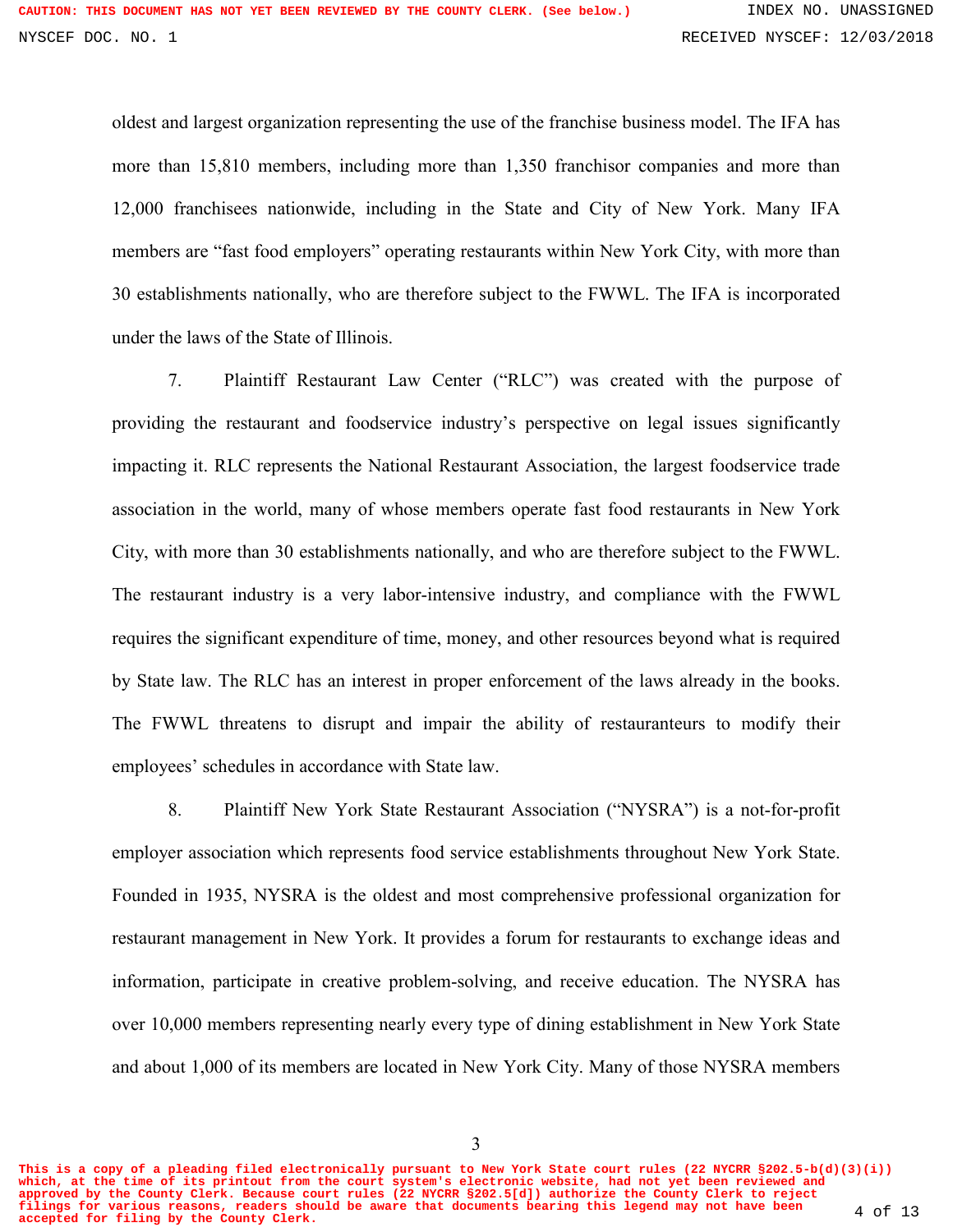operate fast food restaurants within New York City, with more than 30 establishments nationally, who are therefore subject to the FWWL.

9. The IFA, the RLC, and the NYSRA, each represent members located in New York City who: (i) are part of a franchise, brand or chain, (ii) maintain at least 30 establishments nationally or operate as part of a franchisor/franchisee relationship that owns or operates thirty or more such branded establishments nationally, (iii) have a primary purpose of serving food and drink, and (iv) operate a business where patrons order or select items and pay before eating, operate an establishment where the food and beverage purchased may be consumed on premises or taken out, or delivered to the customer's location.

10. Each of the plaintiffs has standing to pursue this action as an association/representative of employers injured by the FWWL, because: (1) One or more of each plaintiff's members would have standing to sue in their own right; (2) The interests asserted in this litigation are germane to each plaintiff association's purposes; and (3) Neither the claims asserted nor the relief requested requires the participation of the individual members of any of the plaintiff associations. The legally protected interests of Plaintiffs' New York City members are plainly infringed by the FWWL within the meaning of CPL 3001, in a manner not shared by all citizens of the state.

11. Upon information and belief, Defendant City of New York ("City" or "Defendant") is a municipality existing under and by virtue of the laws of the State of New York.

#### **VENUE**

12. Venue is proper in New York County pursuant to CPLR § 504(3), as the venue in which the cause of action arose (or separately and independently, as the county in which actions against the City of New York are required to be brought pursuant to CPLR § 504(3)).

4

**This is a copy of a pleading filed electronically pursuant to New York State court rules (22 NYCRR §202.5-b(d)(3)(i)) which, at the time of its printout from the court system's electronic website, had not yet been reviewed and approved by the County Clerk. Because court rules (22 NYCRR §202.5[d]) authorize the County Clerk to reject filings for various reasons, readers should be aware that documents bearing this legend may not have been accepted for filing by the County Clerk.** 5 of 13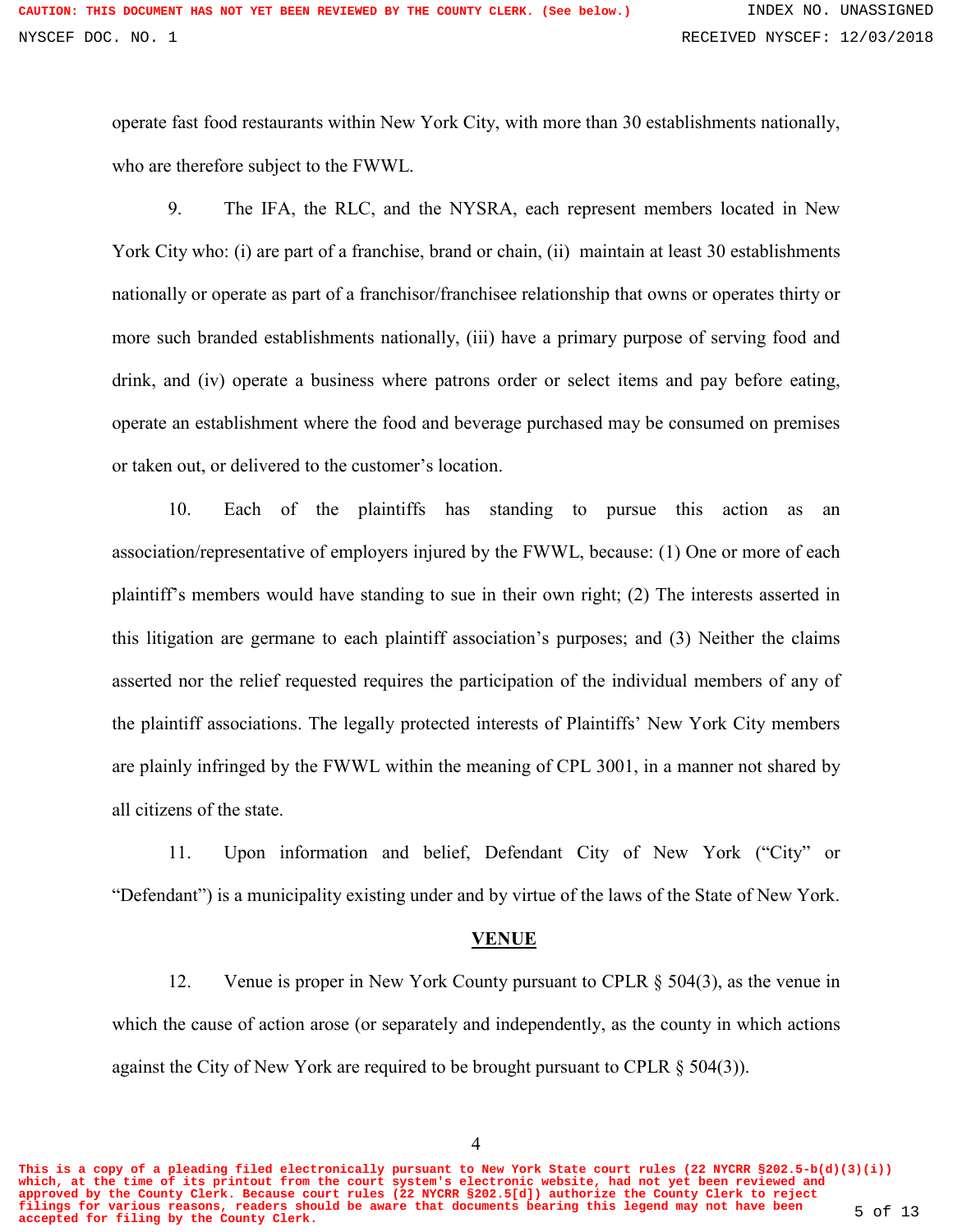### **FACTUAL BACKGROUND**

# **History of the Challenged Law**

13. On or about May 24, 2017, the New York City Council passed a number of bills—collectively called the "Fair Workweek" legislative package—that significantly restrict the ability of fast food and retail employers to schedule their staff.

14. On May 30, 2017, Mayor De Blasio signed these bills into law, making their effective date November 26, 2017.The specific legislation challenged in this case was codified as N.Y. Admin. Code Title 20 Part 12.

15. As enacted, the FWWL restricts the ability of fast food and retail employers to modify their employees' schedules by imposing harsh penalties and wage "premiums" on fast food employers who are forced to make schedule changes to accommodate employers' legitimate business and scheduling needs or even because of employee initiated requests to accept additional shifts.

16. Among other provisions, the FWWL requires fast food employers to provide employees with a good faith estimate, in writing, of the number of hours the employee can expect to work per week for the duration of the employee's employment. The estimate must include the expected dates, times and locations for the scheduled work hours. If a long-term or indefinite change is made to the good-faith estimate, the fast food employer is required to update the estimate as soon as possible following the change. *See* NYC Admin. Code § 20-1221(a).

17. In addition, the FWWL requires fast food employers to provide a written work schedule to each fast food employee that identifies regular shifts and on-call shifts. The schedule must span a period of at least seven days. All subsequent schedules must be provided with at least 14 days' notice. *See* NYC Admin. Code § 20-1221(b).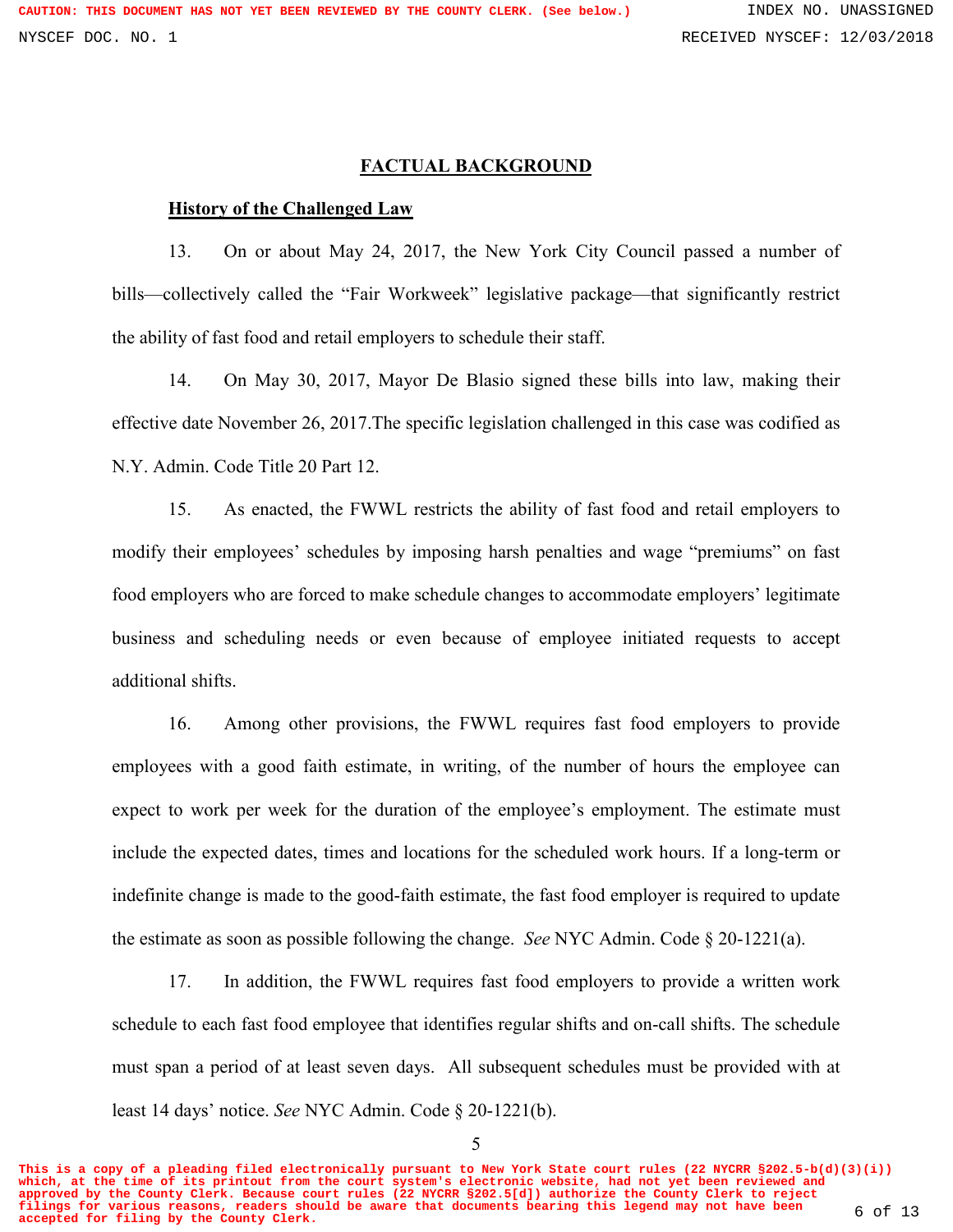18. The FWWL contains penalties for fast food employers who modify shifts with less than 14 days' notice in accordance with the following schedule:

- a. \$10 for each change to the work schedule provided with at least 7 but less 14 days' notice where: (i) additional hours or shifts are added to the schedule; or (ii) the date or start or end time of a regular shift or on-call shift is changed with no loss of hours;
- b. \$20 for each change to the work schedule provided with at least 7 but less than 14 days' notice where: (i) hours are subtracted from a regular or on-call shift; or (ii) a regular or on-call shift is cancelled;
- c. \$15 for each change to the work schedule provided with less than 7 days' notice where: (i) additional hours or shifts are added to the schedule; or (ii) the date or start or end time of a regular shift or on-call shift is changed with no loss of hours;
- d. \$45 for each change to the work schedule provided with less than 7 days' notice but at least 24 hours' notice where: (i) hours are subtracted from a regular or oncall shift; or (ii) a regular or on-call shift is cancelled; and
- e. \$75 for each change to the work schedule provided with less than 24 hours' notice where: (i) hours are subtracted from a regular or on-call shift; or (ii) a regular or on-call shift is cancelled.

*See* NYC Admin. Code § 20-1222(a).

19. The FWWL also prohibits fast food employers from scheduling employees to work two shifts with fewer than 11 hours between the end of the first shift and the beginning of the second shift when the first shift ends the previous calendar day or spans two calendar days. Any employer who schedules employees to work this type of shift, referred to as a "clopening"

**This is a copy of a pleading filed electronically pursuant to New York State court rules (22 NYCRR §202.5-b(d)(3)(i)) which, at the time of its printout from the court system's electronic website, had not yet been reviewed and approved by the County Clerk. Because court rules (22 NYCRR §202.5[d]) authorize the County Clerk to reject filings for various reasons, readers should be aware that documents bearing this legend may not have been accepted for filing by the County Clerk.** 7 of 13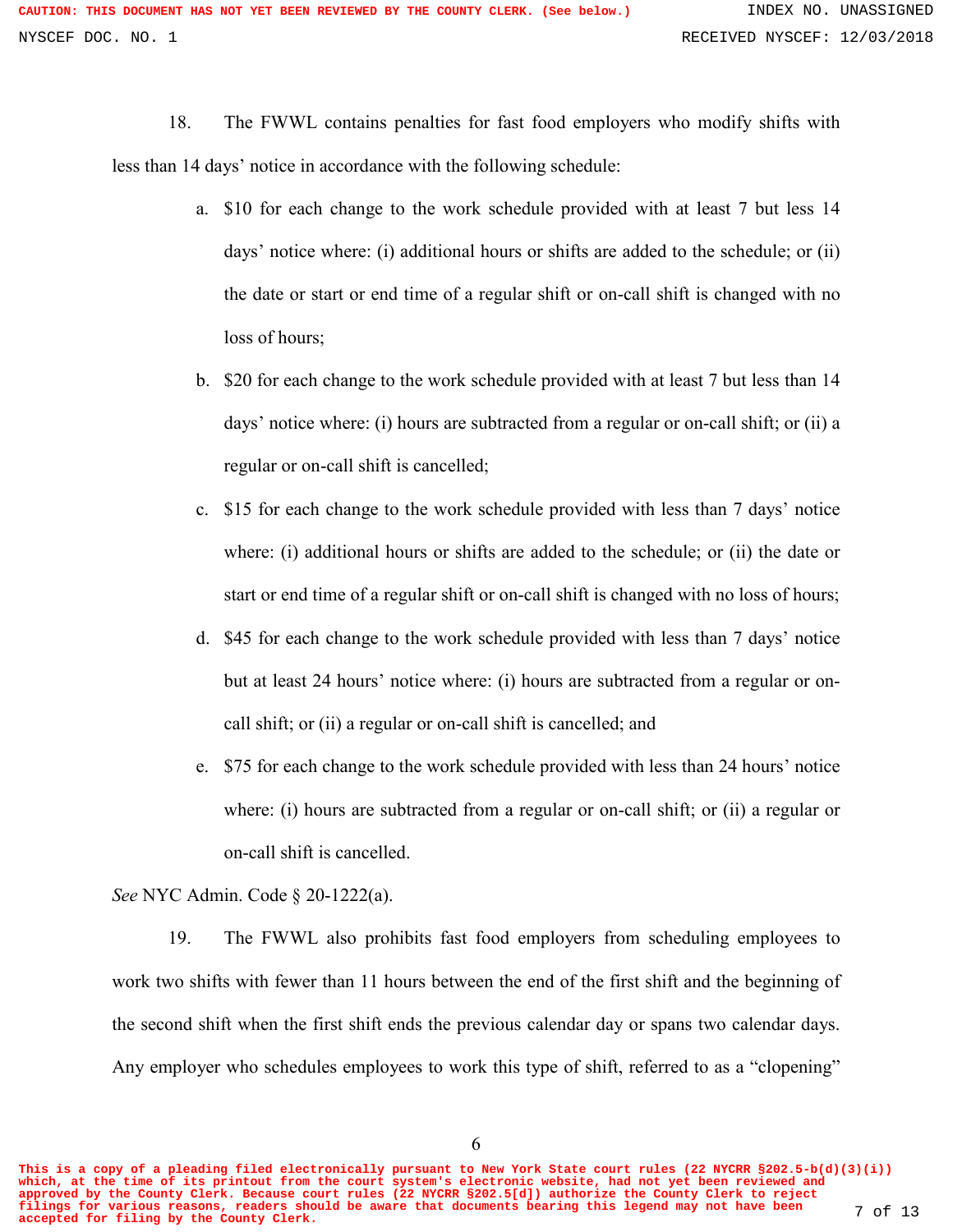(both closing and opening a restaurant), must pay the affected employee a penalty of \$100. *See* NYC Admin. Code § 20-1231.

20. Despite penalizing employers for adding new and unscheduled shifts to existing employees' schedules, the FWWL also requires fast food employers to offer regular or on-call shifts to currently employed employees and prohibits employers from hiring new fast food employees to fill these shifts. This requirement to offer shifts to a fast food employer's existing employees extends to employees who work at all fast food establishments owned by the same employer and is not limited to the employees at a single location. *See* NYC Admin Code § 20-  $1241(a)$ .

21. The FWWL also requires fast food employers to notify their existing employees of open and additional shifts. *See* NYC Admin. Code § 20-1241(b).

22. The FWWL also contains anti-retaliation provisions that make it unlawful to take any adverse action against an employee who attempts to exercise her rights under the new law and provides employees with the right to file private causes of action against employers that allegedly violate the law.

23. In addition, the FWWL authorizes the DCA to enforce the law. The DCA has begun enforcing the law by undertaking numerous audits against New York City members of the plaintiff associations, and by assessing substantial penalties in a number of cases.

### **Impact of the Challenged Local Law**

24. The impact of the FWWL on Plaintiffs' members operating fast food establishments in New York City has already been (and will continue to be) extremely burdensome.

25. Due to the impracticability of anticipating schedule changes for events as disparate as heavy business, slow business, poor attendance due to employee illness or personal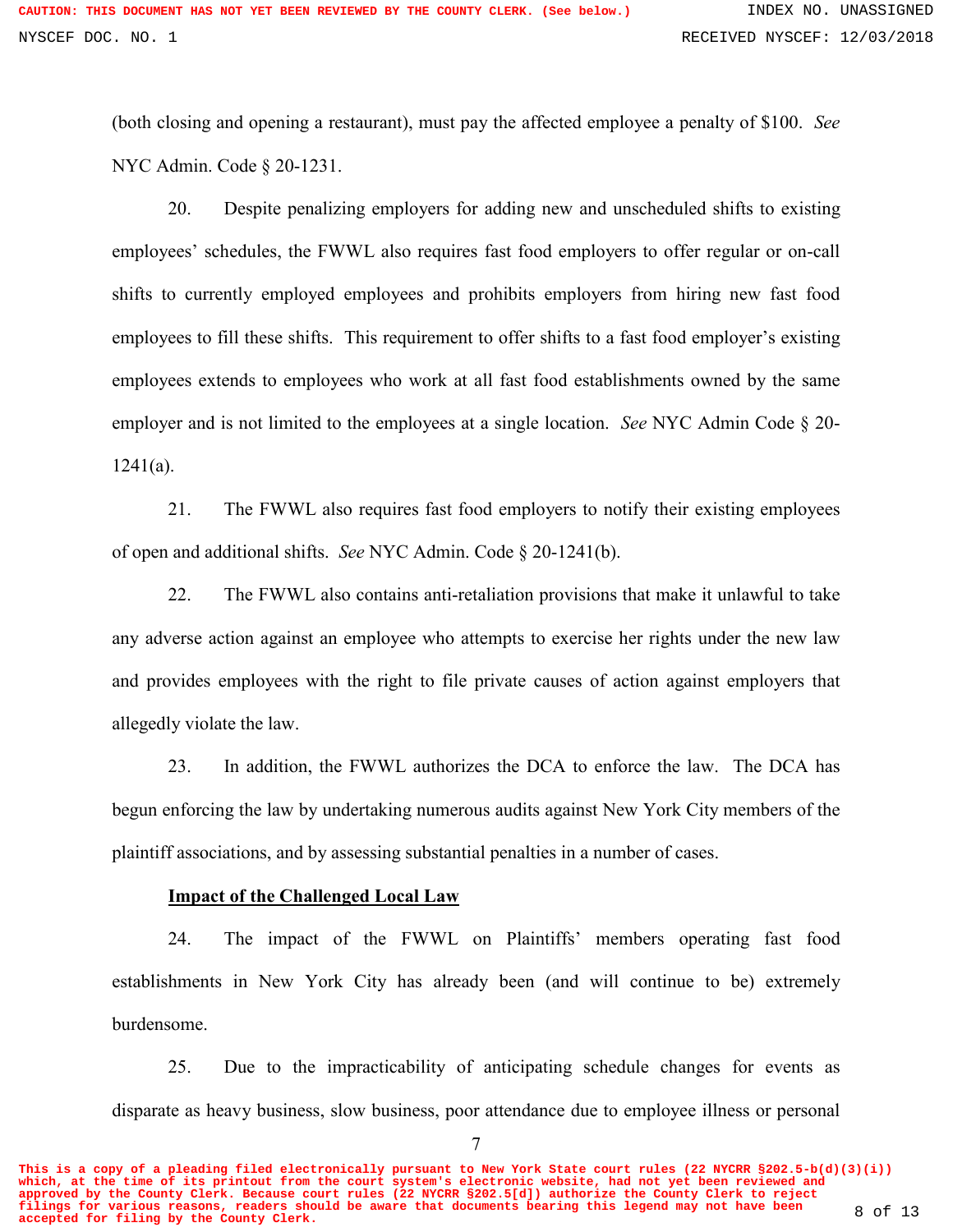events, or poor attendance due to weather related events, many fast food employers have already incurred and will continue to incur significant cost increases in both premium payments and administrative management of the scheduling process.

26. Service to customers has been rendered more difficult and hiring needs have become much harder to address.

27. The threat of enforcement litigation due to the virtual impossibility of perfect compliance with the FWWL's provisions is also endangering many of Plaintiffs' members' fast food businesses.

28. Upon information and belief, the DCA is investigating dozens of employers across New York City for alleged violations of the FWWL and has assessed hundreds of thousands of dollars in penalties for alleged violations of the FWWL.

# **State Preemption Of The Field Of Workplace Scheduling Laws And Minimum Wages.**

29. Prior to the enactment of the FWWL, employee scheduling and compensation requirements were governed (and remain governed) exclusively by a comprehensive and detailed statutory scheme in the New York State Labor Law ("Labor Law").

30. Specifically, Section 160 of the Labor Law governs the number of hours constituting a workday. Section 161 of the Labor Law prohibits scheduling of employees for seven consecutive days and mandates a break of at least 1 out of every seven consecutive days; Section 162 of the Labor Law requires scheduling meal breaks at specific times; and Section 21 of the Labor Law provides the Commissioner of Labor with the authority to investigate and enforce the provisions of the Labor Law. Finally, Sections 650-665 of the Labor Law provide New York State with the exclusive authority to enact laws that raise the minimum compensation to be paid to employees, in the form of wages or other remuneration including wage premiums.

8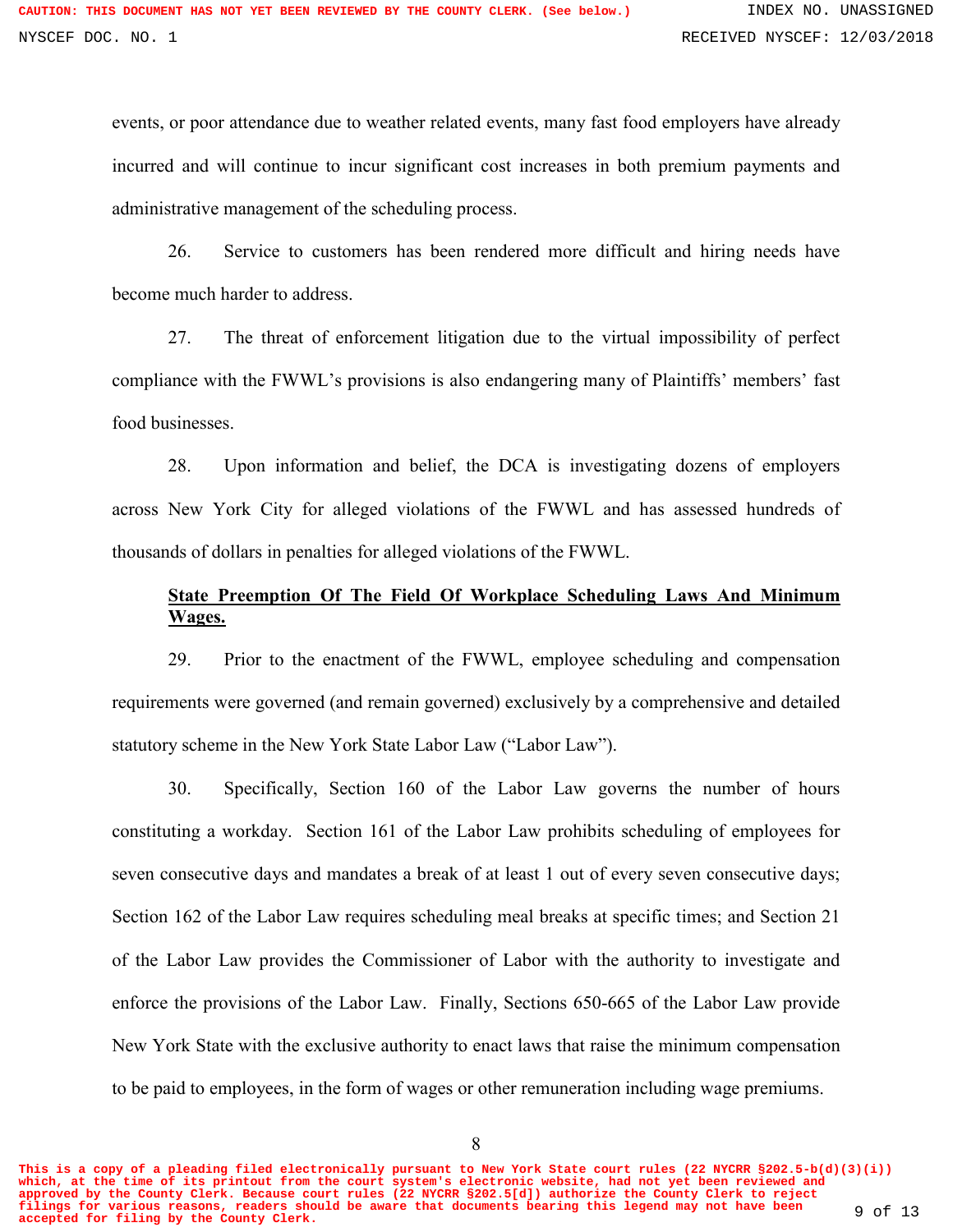31. Section 199 of Labor law authorizes the Commissioner of Labor to promulgate Rules and Regulations for the purposes of carrying out the Labor Law. The Commissioner of Labor has used this power to issue industry-specific regulations and has promulgated the Wage Order for the Hospitality Industry ("Hospitality Wage Order").

32. In the Hospitality Wage Order, the Commissioner of Labor exercised its authority to issue rules and regulations that govern employee scheduling. For example, Section 146-1.5 of the Hospitality Wage Order contains a "call-in pay" provision, which requires payments of premiums to employees who report to work but whose shifts are subsequently cut short. Similarly, Section 145-1.6 of the Hospitality Wage Order contains a "spread of hours" provision that requires payment of a premium to employees whose work days extend over a ten hour period.

33. Moreover, the Commissioner of Labor, in exercise of the power reserved to New York State, recently conducted hearings and proposed amendments to the Wage Order for Miscellaneous Industries and Occupations ("Miscellaneous Wage Order") that would require payment of premiums to employees who: (i) report to work for less than 4 hours, (ii) are assigned an unscheduled shift with less than 14 days advanced notice, (iii) have a shift cancelled with less than 72 hours' notice, (iv) are scheduled to be "on-call," and (v) are required to call their supervisor with less than 72 hours' notice to see if they have to work. These proposed scheduling restrictions are similar to but different from those enacted by New York City in the FWWL, though at the time of filing of this Complaint, these proposed amendments have not yet been enacted.

34. According to the "Frequently Asked Questions" section on the Employee Scheduling Regulations page of the State Department of Labor's website (https://www.labor.ny.gov/workerprotection/laborstandards/scheduling-regulations.shtm) (the

**This is a copy of a pleading filed electronically pursuant to New York State court rules (22 NYCRR §202.5-b(d)(3)(i)) which, at the time of its printout from the court system's electronic website, had not yet been reviewed and approved by the County Clerk. Because court rules (22 NYCRR §202.5[d]) authorize the County Clerk to reject filings for various reasons, readers should be aware that documents bearing this legend may not have been accepted for filing by the County Clerk.** 10 of 13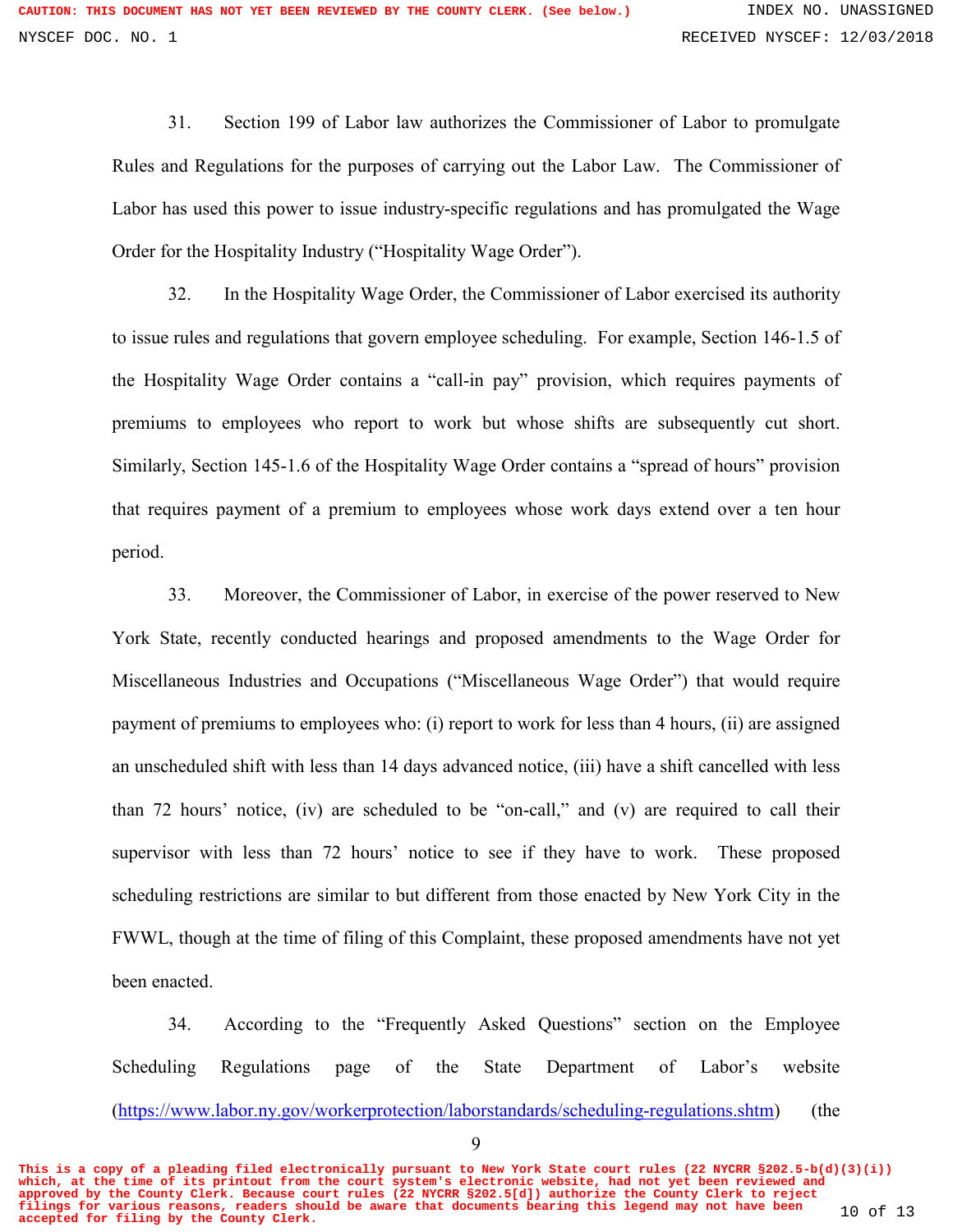"FAQs"), "[t]he proposed rulemaking for call-in pay concerns employee scheduling practices, including just in time scheduling and on-call scheduling, which are common practices that allow employers to cancel or schedule shifts hours before or after the start of a shift." The FAQs explain that "current law already requires four hours of call-in pay at the minimum wage when an employee reports to work and is sent home early," pursuant to 12 NYCRR Part 142 at § 142- 2.3, but that "[u]nder the proposed rule, call-in pay is also required when shifts are cancelled or scheduled at the last minute . . . ."

35. On November 29, 2018, it was reported that the State Department of Labor will issue new proposed rules "that would limit when employers can schedule and cancel workers' shifts." The regulations will be subject to a 30-day comment period that begins December 12, 2018. *See* www.bloomberglaw.com, "New York Will Limit Company Flexibility On Worker Shifts," Nov. 29, 2018.

36. Regardless of what the new, proposed regulations ultimately require, it is clear that the State Department of Labor claims jurisdiction to regulate workplace scheduling and compensation for shift changes under existing State Labor Law, thereby preempting the authority of New York City to regulate in this same arena.

### **AS AND FOR A FIRST CAUSE OF ACTION**

### **(Declaratory Judgment Pursuant to CPLR §§ 3001, 3017(b) That The FWWL Violates The New York Constitution and the Municipal Home Rule Law)**

37. Plaintiffs repeat and re-allege each and every allegation contained in the preceding paragraphs as if fully set forth herein.

38. The above challenged provisions of the FWWL, N.Y. Admin. Code Title 20 Part 12, are unconstitutional and invalid pursuant to the New York Constitution, article IX, § 2, and

10

**This is a copy of a pleading filed electronically pursuant to New York State court rules (22 NYCRR §202.5-b(d)(3)(i)) which, at the time of its printout from the court system's electronic website, had not yet been reviewed and approved by the County Clerk. Because court rules (22 NYCRR §202.5[d]) authorize the County Clerk to reject filings for various reasons, readers should be aware that documents bearing this legend may not have been accepted for filing by the County Clerk.** 11 of 13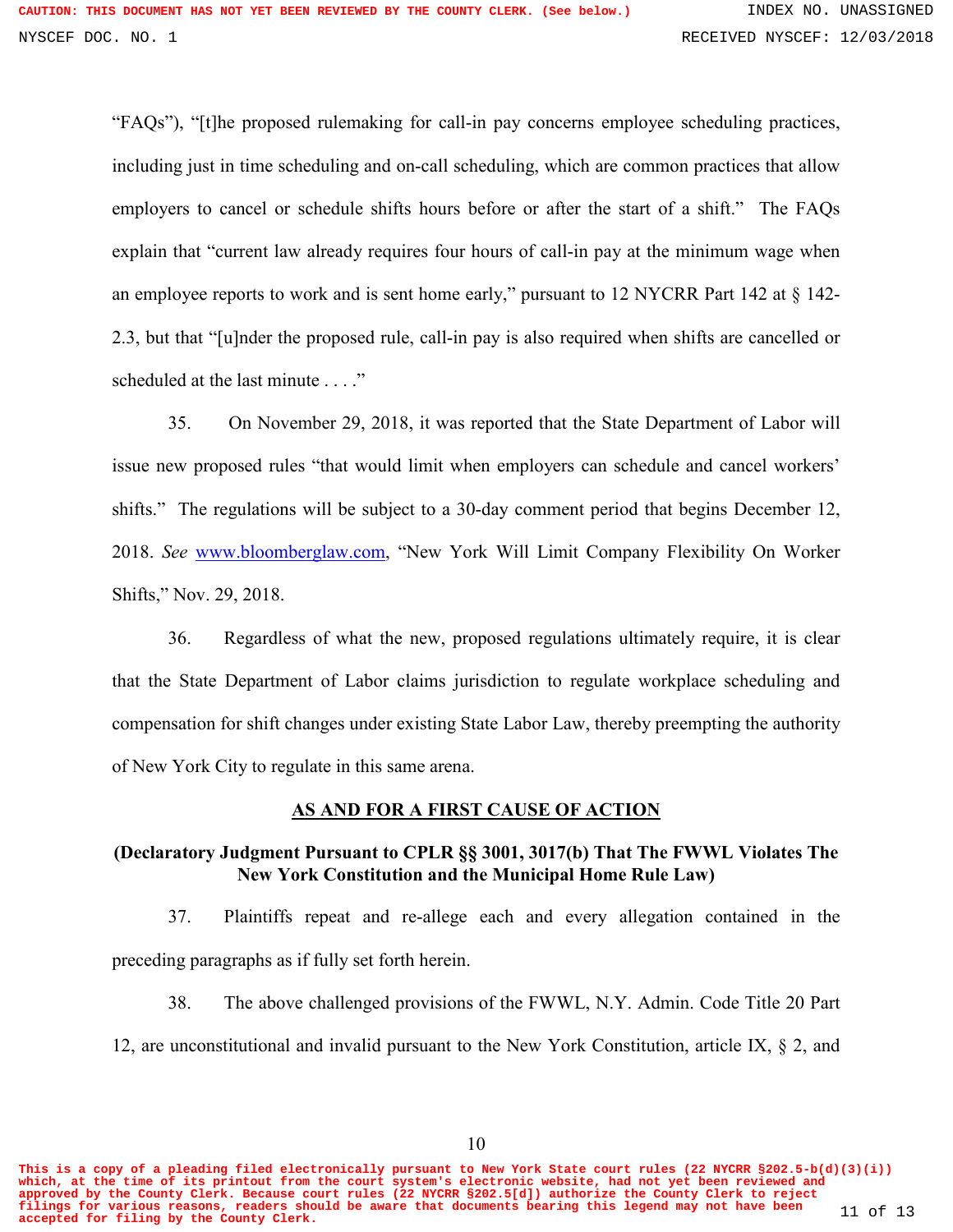Municipal Home Rule Law §§ 10 and 11, on the grounds that the City lacked the authority to enact the FWWL and the FWWL is preempted and superseded by State law.

39. The City has the authority to legislate only to the extent that such authority has been delegated to it pursuant to Article IX, Section 2, of the New York State Constitution and Sections 10 and 11 of the Municipal Home Rule Law.

40. Section 11(f) of the Municipal Home Rule Law prohibits the City from adopting a local law which supersedes a State statute and applies to or affects any provision of the State Labor Law.

41. The FWWL applies to, affects, and purports to supersede the statutory and regulatory scheme for employee scheduling, work hours, and minimum compensation imposed by the New York State Labor Law, and imposes rules and regulations that prohibit what the State law permits.

42. New York State law currently permits employers, including those designated as "fast food employers" under the FWWL, to alter the work schedule of employees, including by subtracting hours or cancelling a shift, with even only 1 days' notice, without incurring a penalty or requiring the employer to pay additional sums. By requiring fast food employers to, for example, pay \$45 for each change to a work schedule resulting in a subtraction of hours or a cancellation of a shift provided with less than 7 days' notice but at least 1 days' notice, the FWWL proscribes what State law permits.

43. The FWWL, in whole or in part, is therefore inconsistent with the New York State Labor Law (and regulations promulgated thereunder), in which New York State has clearly evinced a desire or intent to preempt the field of regulation of employees' work hours, schedules, and minimum compensation.

**This is a copy of a pleading filed electronically pursuant to New York State court rules (22 NYCRR §202.5-b(d)(3)(i)) which, at the time of its printout from the court system's electronic website, had not yet been reviewed and approved by the County Clerk. Because court rules (22 NYCRR §202.5[d]) authorize the County Clerk to reject filings for various reasons, readers should be aware that documents bearing this legend may not have been accepted for filing by the County Clerk.** 12 of 13